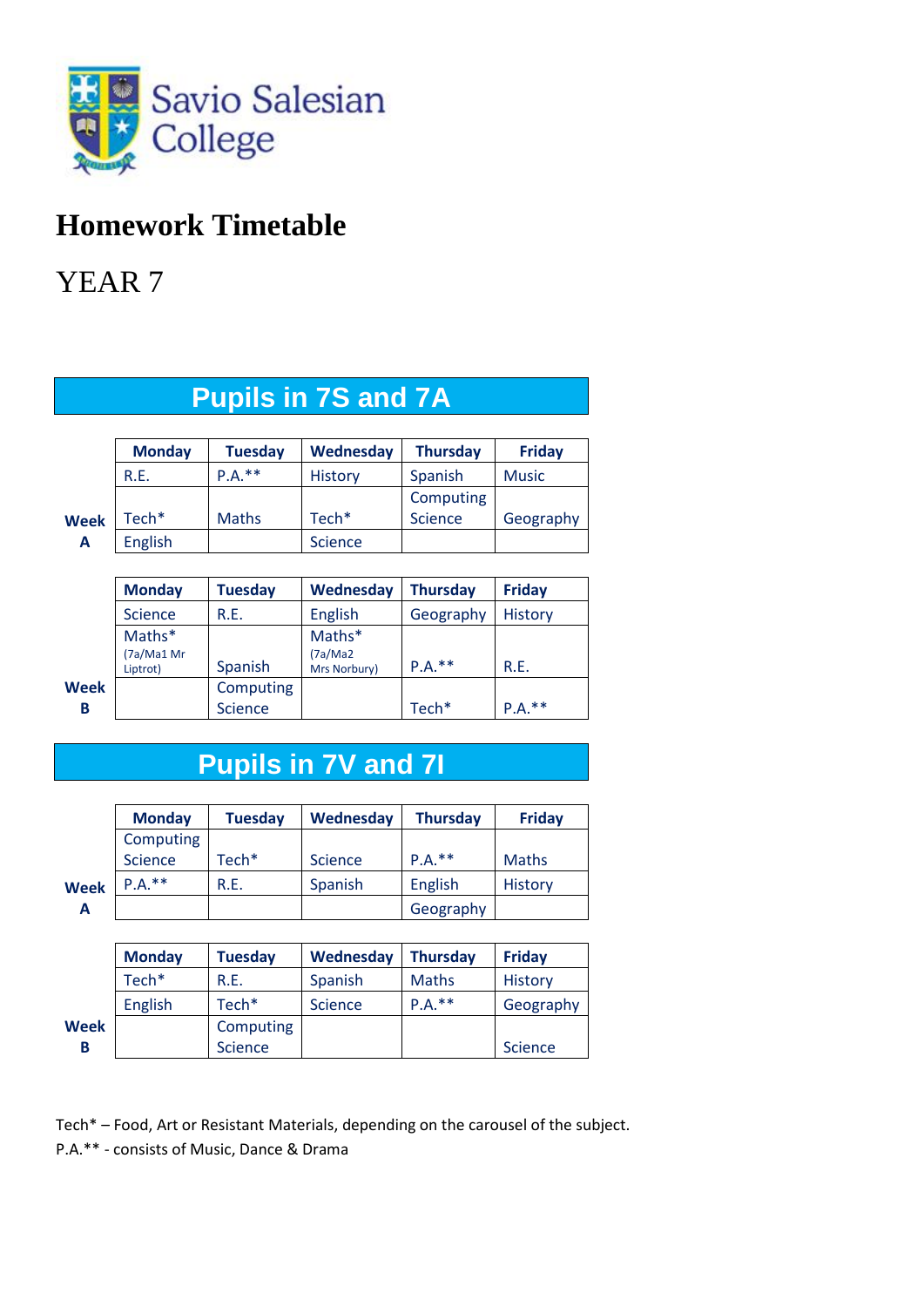

## **Homework Timetable**

## YEAR 8

|             | <b>Monday</b> | <b>Tuesday</b> | Wednesday      | <b>Thursday</b> | <b>Friday</b>  |
|-------------|---------------|----------------|----------------|-----------------|----------------|
|             |               |                |                |                 | Computing      |
|             | English       | <b>Maths</b>   | <b>Science</b> | French          | Science        |
|             |               |                | Computing      |                 |                |
| <b>Week</b> | <b>RE</b>     | $P.A.**$       | <b>Science</b> | <b>Maths</b>    | <b>Science</b> |
| А           | Geography     | <b>History</b> | Tech*          | $P.A.***$       | <b>Maths</b>   |

|             | <b>Monday</b>  | <b>Tuesday</b> | Wednesday         | <b>Thursday</b> | <b>Friday</b>     |
|-------------|----------------|----------------|-------------------|-----------------|-------------------|
|             | French         | Geography      | Tech <sup>*</sup> | English         | $P.A.**$          |
|             |                |                |                   |                 | Computing         |
| <b>Week</b> | <b>Science</b> | R.E.           | $P.A.**$          | <b>Maths</b>    | Science           |
| в           |                |                | <b>History</b>    |                 | Tech <sup>*</sup> |

# **Pupils in 8V and 8I**

|             | <b>Monday</b>     | <b>Tuesday</b> | Wednesday      | <b>Thursday</b> | <b>Friday</b>     |
|-------------|-------------------|----------------|----------------|-----------------|-------------------|
|             |                   | Computing      |                |                 |                   |
|             | <b>Maths</b>      | Science        | <b>History</b> | $P.A.**$        | R.E.              |
| <b>Week</b> | Tech <sup>*</sup> | <b>RE</b>      | <b>Science</b> | Geography       | English           |
| Α           | $P.A.**$          | <b>Science</b> | English        | French          | Tech <sup>*</sup> |

|             | <b>Monday</b>  | <b>Tuesday</b> | Wednesday      | <b>Thursday</b>   | <b>Friday</b> |
|-------------|----------------|----------------|----------------|-------------------|---------------|
|             | Computing      | Computing      |                |                   |               |
|             | <b>Science</b> | <b>Science</b> |                |                   |               |
|             |                |                | English        | Tech <sup>*</sup> | <b>Maths</b>  |
| <b>Week</b> | French         | R.E.           | History        | $P.A.**$          | Geography     |
| В           | <b>Maths</b>   | Tech*          | <b>Science</b> |                   | R.E           |

Tech\* – Food, Art or Resistant Materials, depending on the carousel of the subject. P.A.\*\* - consists of Music, Dance & Drama